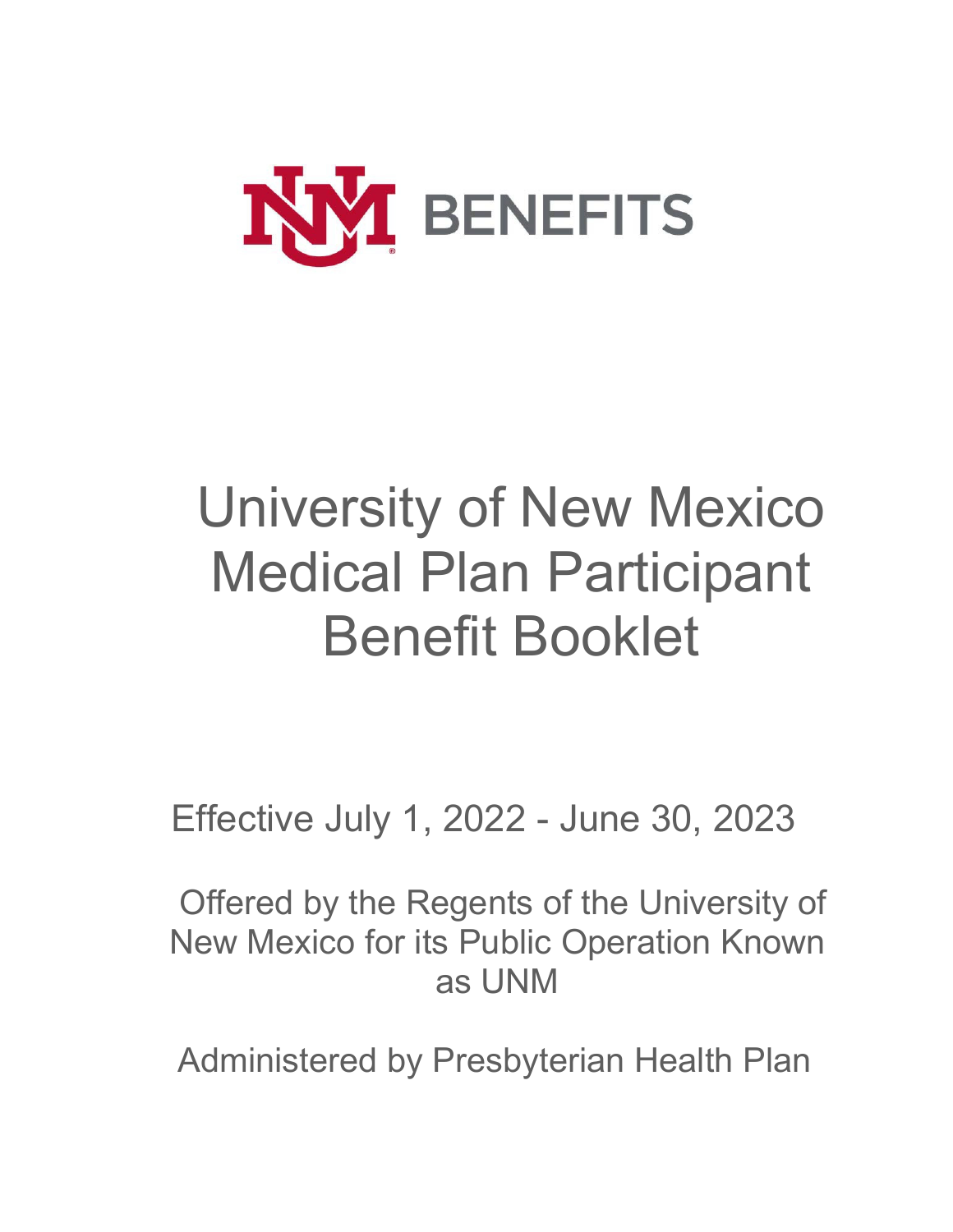

| <b>UNM Medical Plan</b>                  | <b>LoboCare</b>                          | In-Network <sup>(6)</sup>                  | Out-of-Network(1)             |
|------------------------------------------|------------------------------------------|--------------------------------------------|-------------------------------|
| <b>Benefits and Coverage</b>             |                                          |                                            | Individual: \$1,800           |
| <b>ANNUAL PLAN YEAR DEDUCTIBLE</b>       |                                          | Individual: \$600(3)                       |                               |
| (Deductible must be met for services     |                                          | Family: \$1,200(3)                         |                               |
| subject to the deductible before         |                                          |                                            |                               |
| benefits are paid)                       |                                          |                                            |                               |
| <b>ANNUAL PLAN YEAR OUT-OF-</b>          | Individual: \$3,000                      |                                            | Individual: \$7,500           |
| <b>POCKET MAXIMUM</b>                    | Family: \$6,000                          |                                            | Family: \$15,000              |
|                                          |                                          | (Includes: Medical Deductible, Medical and | (Includes Medical Coinsurance |
|                                          | Prescription Coinsurance and Copayments) |                                            | <b>ONLY.</b> Excludes Medical |
|                                          |                                          |                                            | Deductible and Prescription   |
|                                          |                                          |                                            | Copayments and Coinsurance)   |
| <b>ANNUAL and MAXIMUM LIFETIME</b>       |                                          | Unlimited                                  |                               |
| <b>BENEFIT</b>                           |                                          |                                            |                               |
| <b>Pre-Existing Condition Exclusion</b>  | None                                     |                                            |                               |
| <b>PROVIDER/PRACTITIONER</b>             |                                          |                                            |                               |
| <b>SERVICES</b>                          |                                          |                                            |                               |
| including:                               |                                          |                                            |                               |
| Non-specialist office visits -           | \$25(2,3) Co-pay per                     | \$30(2,3) Co-pay per                       | 40%(5) Coinsurance            |
| (non-preventive)                         | visit                                    | visit                                      |                               |
| Specialist office visits -               | \$35(2,3) Co-pay per                     | $$45^{(2,3)}$ Co-pay per                   | 40%(5) Coinsurance            |
| (non-preventive)                         | visit                                    | visit                                      |                               |
| Outpatient surgery                       | Included in office Co-                   | Included in office                         | 40%(5) Coinsurance            |
| (in-Provider/Practitioner's office)      | pay                                      | Co-pay                                     |                               |
| Allergy services                         |                                          |                                            |                               |
| <b>Testing and Extract</b>               | \$55(2,3) Co-pay                         | \$55(2,3) Co-pay                           | 40%(5) Coinsurance            |
|                                          |                                          | No $Co$ -pay $(2)$                         | 40%(5) Coinsurance            |
| Injections Only (no office visit billed) | No Co-pay <sup>(2)</sup>                 |                                            |                               |
|                                          |                                          | Included in office                         | 40%(5) Coinsurance            |
| Injections such as insulin, heparin and  | Included in office visit                 |                                            |                               |
| antibiotics                              | Co-pay                                   | visit Co-pay                               |                               |
|                                          |                                          |                                            |                               |
| Infertility services - diagnosing only   | \$25(2,3) Co-pay per                     | \$30(2,3) Co-pay per                       | 40%(5) Coinsurance            |
| Non-specialist office visits             | visit                                    | visit                                      |                               |
| Specialist office visit                  | \$35(2,3) Co-pay per                     | $$45^{(2,3)}$ Co-pay per                   | 40%(5) Coinsurance            |
|                                          | visit                                    | visit                                      |                               |
|                                          |                                          |                                            |                               |
|                                          |                                          |                                            |                               |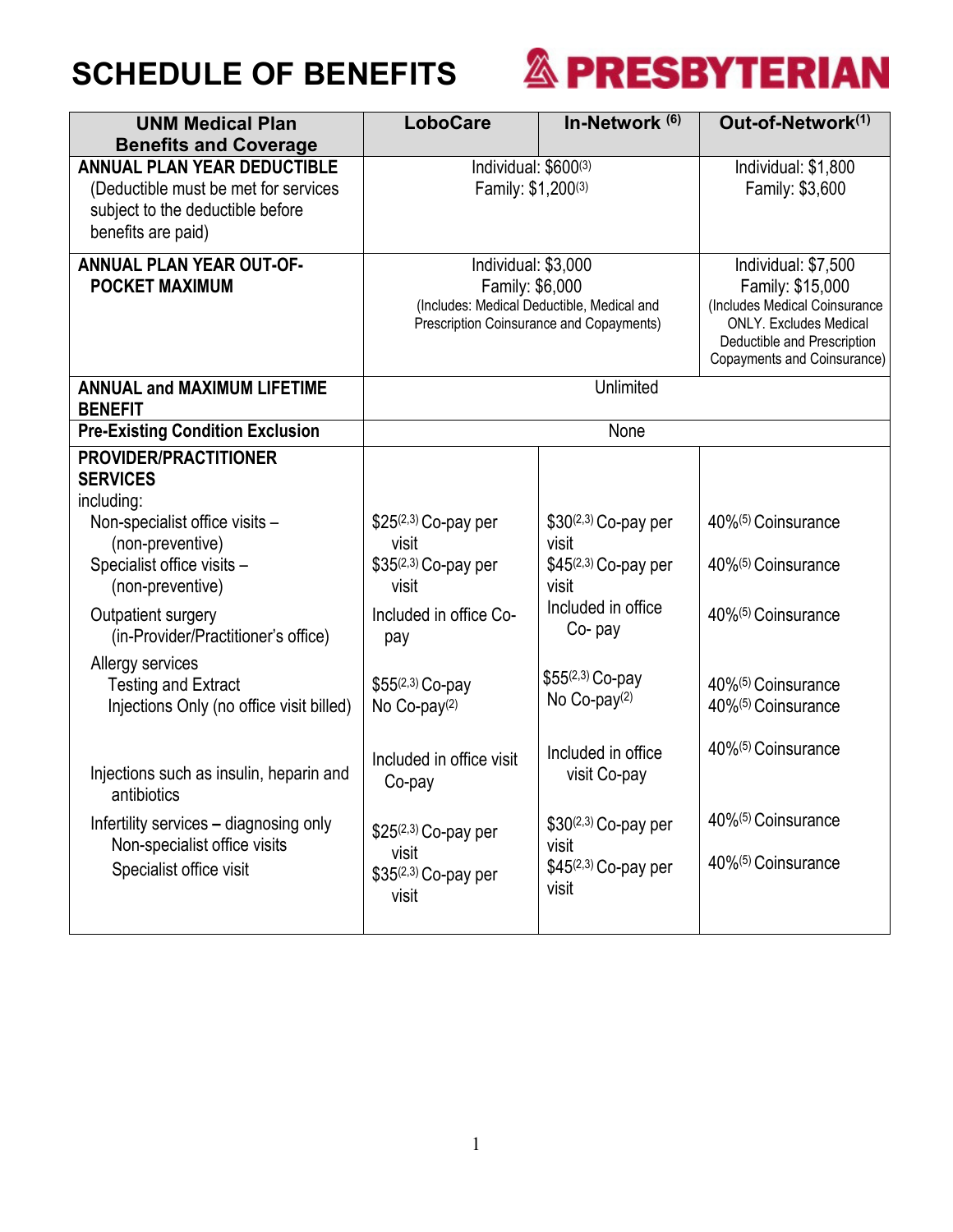

| <b>UNM Medical Plan</b>                                                                  | <b>LoboCare</b>                      | In-Network <sup>(6)</sup>            | Out-of-Network(1)              |
|------------------------------------------------------------------------------------------|--------------------------------------|--------------------------------------|--------------------------------|
| <b>Benefits and Coverage</b>                                                             |                                      |                                      |                                |
| HOSPITAL SERVICES - Inpatient(1)(7)                                                      | 15%(3,4) Coinsurance                 | 25%(3,4) Coinsurance                 | 40%(5) Coinsurance             |
| Coverage includes:                                                                       |                                      |                                      |                                |
| • Room and board                                                                         |                                      |                                      |                                |
| • Newborn delivery and other                                                             |                                      |                                      |                                |
| hospital obstetrical services                                                            |                                      |                                      |                                |
| • In-hospital Provider/Practitioner visits,                                              |                                      |                                      |                                |
| Surgeons, Anesthesiologist and                                                           |                                      |                                      |                                |
| other Inpatient services                                                                 |                                      |                                      |                                |
| • Detoxification                                                                         |                                      |                                      |                                |
| • Administration of blood/blood                                                          |                                      |                                      |                                |
| components                                                                               |                                      |                                      |                                |
| <b>MEDICAL SERVICES - Outpatient</b>                                                     |                                      |                                      |                                |
| Surgeries <sup>(1)(7)</sup>                                                              |                                      |                                      |                                |
| <b>Hospital/ASC Facility Fees</b>                                                        | 15%(3,4) Coinsurance                 | 25%(3,4) Coinsurance                 | 40%(5) Coinsurance             |
| <b>Professional Fees</b>                                                                 | 15%(3,4) Coinsurance                 | 25%(3,4) Coinsurance                 | 40%(5) Coinsurance             |
|                                                                                          |                                      |                                      |                                |
| X-ray, laboratory, and diagnostic tests (Not<br>including CT/ PET Scans, MRI, or Nuclear |                                      |                                      |                                |
| Medicine)                                                                                |                                      |                                      |                                |
| Preventive                                                                               | No Co-pay <sup>(2)</sup>             | No Co-pay <sup>(2)</sup>             | <b>Not Covered</b>             |
| Non-preventive                                                                           | No Co-pay <sup>(2)</sup>             | No Co-pay <sup>(2)</sup>             | 40% <sup>(5)</sup> Coinsurance |
|                                                                                          |                                      |                                      |                                |
| Endoscopy                                                                                | 15%(3,4) Coinsurance                 | 25%(3,4) Coinsurance                 | 40%(5) Coinsurance             |
| Colonoscopy (Non-preventive)                                                             | No Co-pay <sup>(2)</sup>             | No Co-pay <sup>(2)</sup>             | 40% <sup>(5)</sup> Coinsurance |
|                                                                                          |                                      |                                      |                                |
| Radiation therapy (non-surgical) (1)                                                     |                                      |                                      |                                |
| In Provider/Practitioner's office                                                        | Office visit Co-pay <sup>(2,3)</sup> | Office visit Co-pay <sup>(2,3)</sup> | 40%(5) Coinsurance             |
| Outpatient facility                                                                      | 15%(3,4) Coinsurance                 | 25%(3,4) Coinsurance                 | 40% <sup>(5)</sup> Coinsurance |
|                                                                                          |                                      |                                      |                                |
| Chemotherapy <sup>(1)</sup>                                                              |                                      |                                      |                                |
| In Provider/Practitioner's office                                                        | Office Visit Co-pay <sup>(2,3)</sup> | Office visit Co-pay <sup>(2,3)</sup> | 40%(5) Coinsurance             |
| Outpatient facility                                                                      | 15%(3,4) Coinsurance                 | 25%(3,4) Coinsurance                 | 40%(5) Coinsurance             |
| Computed Axial Tomography (CAT)                                                          | 15%(3,4) Coinsurance                 | 25%(3,4) Coinsurance                 | 40% <sup>(5)</sup> Coinsurance |
| Scans <sup>(1)</sup>                                                                     |                                      |                                      |                                |
|                                                                                          |                                      |                                      |                                |
| Positron Emission Tomography (PET)                                                       | 15%(3,4) Coinsurance                 | 25% <sup>(3,4)</sup> Coinsurance     | 40% <sup>(5)</sup> Coinsurance |
| Scans <sup>(1)</sup>                                                                     |                                      |                                      |                                |
|                                                                                          |                                      |                                      |                                |
| Magnetic Resonance Imaging (MRI)                                                         | 15%(3,4) Coinsurance                 | 25%(3,4) Coinsurance                 | 40% <sup>(5)</sup> Coinsurance |
| tests <sup>(1)</sup>                                                                     |                                      |                                      |                                |
|                                                                                          |                                      |                                      |                                |
| Sleep studies                                                                            | 15%(3,4) Coinsurance                 | 25%(3,4) Coinsurance                 | 40% <sup>(5)</sup> Coinsurance |
| Nuclear Medicine <sup>(1)</sup>                                                          | 15%(3,4) Coinsurance                 | 25%(3,4) Coinsurance                 | 40% <sup>(5)</sup> Coinsurance |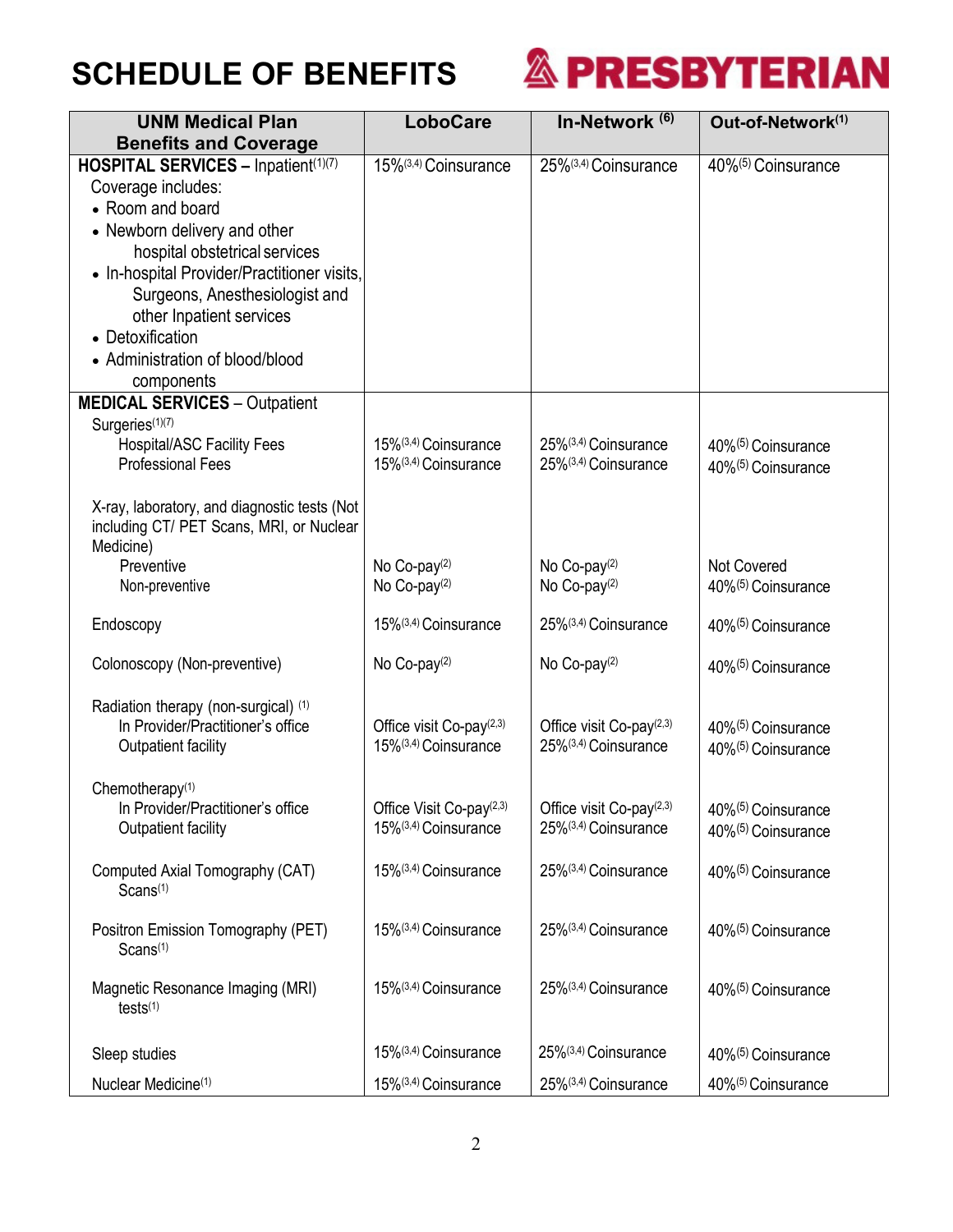

| <b>UNM Medical Plan</b>              | <b>LoboCare</b>                 | In-Network <sup>(6)</sup>                                      | Out-of-Network <sup>(1)</sup>                    |  |
|--------------------------------------|---------------------------------|----------------------------------------------------------------|--------------------------------------------------|--|
| <b>Benefits and Coverage</b>         |                                 |                                                                |                                                  |  |
| <b>RECONSTRUCTIVE SURGERY(1)</b>     |                                 | Usual copayment or coinsurance based on place of treatment and |                                                  |  |
|                                      | type of service $(2,3,4,5,7,9)$ |                                                                |                                                  |  |
| <b>EMERGENCY ROOM CARE</b>           | \$150(2,3) Co-pay per           | \$150(2,3) Co-pay per                                          | $\overline{$150^{(2,3)}\text{Co-pay}}$ per visit |  |
| Including trauma services            | visit                           | visit                                                          |                                                  |  |
| <b>URGENT CARE</b>                   | \$75(2,3) Co-pay per            | \$75(2,3) Co-pay per                                           | 40%(5) Coinsurance                               |  |
|                                      | visit                           | visit                                                          |                                                  |  |
| <b>AMBULANCE SERVICES</b>            |                                 |                                                                |                                                  |  |
| Includes:                            |                                 |                                                                |                                                  |  |
| • Emergency or high risk             |                                 |                                                                |                                                  |  |
| Ground and Air ambulance             | Applies to In-                  | 25% Coinsurance                                                | Applies to In-                                   |  |
| Inter-facility transfer services     | Network Benefit                 |                                                                | <b>Network Benefit</b>                           |  |
| Ground and Air ambulance             |                                 | No Co-pay $(2)$                                                |                                                  |  |
| <b>CLINICAL PREVENTIVE SERVICES</b>  | No Co-pay $(2,8)$               | $\overline{\mathsf{No}}$ Co-pay <sup>(2,8)</sup>               | 40%(5) Coinsurance                               |  |
| Includes:                            |                                 |                                                                |                                                  |  |
| Well child care including vision and |                                 |                                                                |                                                  |  |
| hearing screening                    |                                 |                                                                |                                                  |  |
| Preventive physical exam             |                                 |                                                                |                                                  |  |
| Adult and child immunizations        |                                 |                                                                |                                                  |  |
| Office based health education        |                                 |                                                                |                                                  |  |
| <b>Family Planning Services</b>      |                                 |                                                                |                                                  |  |
|                                      |                                 |                                                                |                                                  |  |
| Colonoscopy                          |                                 |                                                                |                                                  |  |
|                                      |                                 |                                                                |                                                  |  |
|                                      |                                 |                                                                |                                                  |  |
| <b>WOMEN'S HEALTH CARE</b>           |                                 |                                                                |                                                  |  |
|                                      |                                 |                                                                |                                                  |  |
| <b>Preventive Care Services</b>      | No Co-pay $(2,8)$               | No Co-pay $(2,8)$                                              | 40%(5) Coinsurance                               |  |
|                                      |                                 |                                                                |                                                  |  |
| Well-woman visits to include adult   |                                 |                                                                |                                                  |  |
| and female-specific screenings       |                                 |                                                                |                                                  |  |
| Mammograms                           |                                 |                                                                |                                                  |  |
| Cytologic Screening (Pap tests)      |                                 |                                                                |                                                  |  |
| including screening for              |                                 |                                                                |                                                  |  |
| papillomavirus                       |                                 |                                                                |                                                  |  |
| Screening for gestational diabetes   |                                 |                                                                |                                                  |  |
| Counseling for HIV and sexually      |                                 |                                                                |                                                  |  |
| transmitted diseases                 |                                 |                                                                |                                                  |  |
| Screening and counseling for         |                                 |                                                                |                                                  |  |
| interpersonal<br>domestic<br>and     |                                 |                                                                |                                                  |  |
| violence                             |                                 |                                                                |                                                  |  |
|                                      |                                 |                                                                |                                                  |  |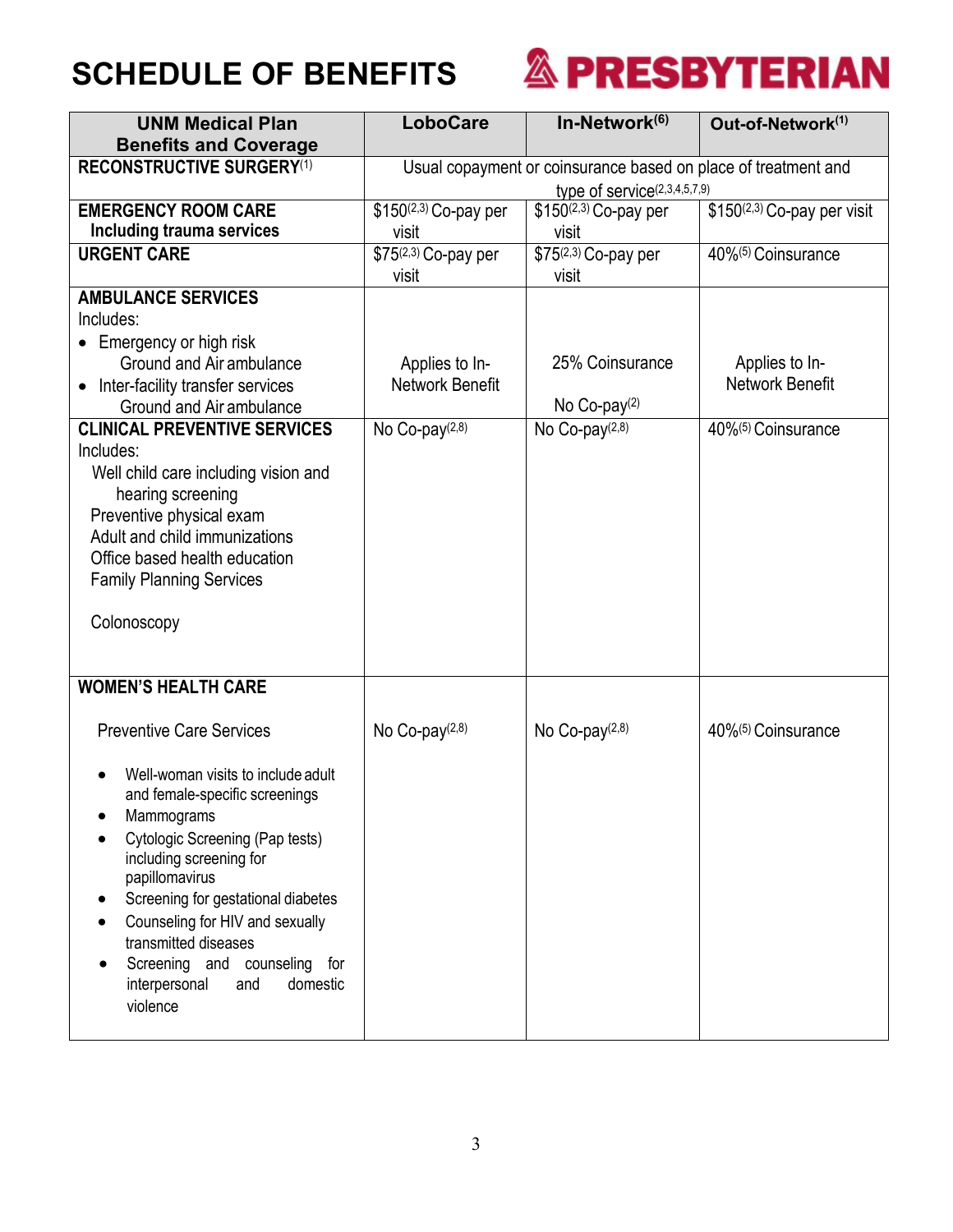

| <b>UNM Medical Plan</b><br><b>Benefits and Coverage</b>                                                                                                                                                                                             | <b>LoboCare</b>                                                        | In-Network <sup>(6)</sup>                                           | Out-of-Network <sup>(1)</sup>  |
|-----------------------------------------------------------------------------------------------------------------------------------------------------------------------------------------------------------------------------------------------------|------------------------------------------------------------------------|---------------------------------------------------------------------|--------------------------------|
|                                                                                                                                                                                                                                                     |                                                                        |                                                                     |                                |
| <b>WOMEN'S HEALTH CARE (continued)</b>                                                                                                                                                                                                              |                                                                        |                                                                     |                                |
| <b>Preventive Care Services</b>                                                                                                                                                                                                                     | No Co-pay $(2,8)$                                                      | No Co-pay <sup>(2,8)</sup>                                          | 40%(5) Coinsurance             |
| • FDA Approved Surgical sterilization<br>procedures for women's sterilization<br>Contraceptive implant insertion/re-<br>insertion fee<br>Contraception counseling<br>Breast feeding support, supplies<br>$\bullet$<br>and counseling <sup>(8)</sup> |                                                                        |                                                                     |                                |
| Non-preventive Non-specialist                                                                                                                                                                                                                       | \$25(2,3) Co-pay per<br>visit                                          | \$30(2,3) Co-pay per<br>visit                                       | 40%(5) Coinsurance             |
| Specialist (includes Perinatologist)                                                                                                                                                                                                                | \$35(2,3) Co-pay per<br>visit                                          | \$45(2,3) Co-pay per<br>visit                                       | 40%(5) Coinsurance             |
| Obstetrical/Maternity/Prenatal and<br>Postnatal care (excludes delivery)                                                                                                                                                                            | \$25(2,3) Co-pay for<br>first visit. (Plan<br>pays 100%<br>thereafter) | \$30(2,3) Co-pay for first<br>visit. (Plan pays<br>100% thereafter) | 40%(5) Coinsurance             |
| <b>DIABETES SERVICES</b>                                                                                                                                                                                                                            |                                                                        |                                                                     |                                |
| Office visit and Diabetes Education                                                                                                                                                                                                                 |                                                                        |                                                                     |                                |
| Non-specialist                                                                                                                                                                                                                                      | \$25(2,3) Co-pay per<br>visit                                          | \$30(2,3) Co-pay per<br>visit                                       | 40%(5) Coinsurance             |
| <b>Specialist</b>                                                                                                                                                                                                                                   | \$35(2,3) Co-pay per<br>visit                                          | \$45(2,3) Co-pay per<br>visit                                       | 40%(5) Coinsurance             |
| <b>Certified Diabetes Educator</b><br>and Training<br>Telephone visits                                                                                                                                                                              | No Co-pay <sup>(2)</sup>                                               | No Co-pay <sup>(2)</sup>                                            | <b>Not Covered</b>             |
| Diabetic supplies (1) (If purchased<br>through a Durable Medical<br>Equipment Provider). Other<br>Diabetic Supplies are covered<br>under the CVS Caremark<br>Prescription Drug Benefit.                                                             | Not Available                                                          | 25%(3,4) Coinsurance                                                | 40% <sup>(5)</sup> Coinsurance |
| <b>PRESCRIPTION DRUGS(2,3)</b>                                                                                                                                                                                                                      | Administered by CVS Caremark. Call CVS Caremark at 1-877-745-4394      |                                                                     |                                |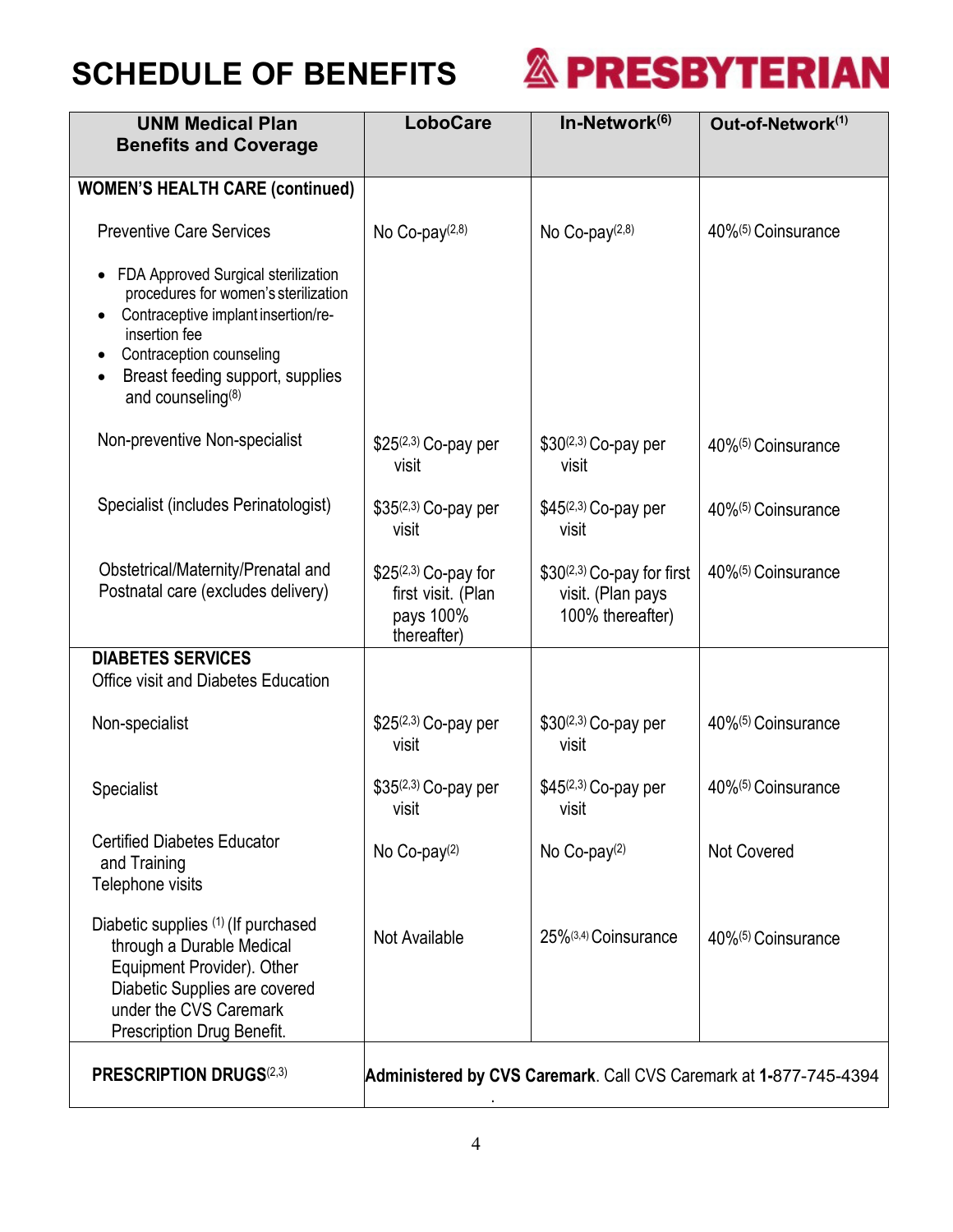

| <b>UNM Medical Plan</b>                                                                   | <b>LoboCare</b>               | In-Network <sup>(6)</sup>     | Out-of-Network <sup>(1)</sup> |
|-------------------------------------------------------------------------------------------|-------------------------------|-------------------------------|-------------------------------|
| <b>Benefits and Coverage</b>                                                              |                               |                               |                               |
| <b>MENTAL HEALTH SERVICES</b>                                                             |                               |                               |                               |
| Outpatient <sup>(1)</sup>                                                                 | \$25(2,3) Co-pay per<br>visit | \$30(2,3) Co-pay per<br>visit | 40%(5) Coinsurance            |
| Inpatient/Partial Hospitalization(1)                                                      | 15%(3,4) Coinsurance          | 25%(3,4) Coinsurance          | 40%(5) Coinsurance            |
| Residential Treatment Center (RTC) <sup>(1)</sup><br>(Up to 60 days per Annual Plan Year) | Not Available                 | 25%(3,4) Coinsurance          | 40%(5) Coinsurance            |
| <b>ALCOHOL AND SUBSTANCE ABUSE</b><br><b>SERVICES</b><br>Rehabilitation                   |                               |                               |                               |
| Outpatient <sup>(1)</sup>                                                                 | \$25(2,3) Co-pay per<br>visit | \$30(2,3) Co-pay per<br>visit | 40%(5) Coinsurance            |
| Inpatient/Partial Hospitalization(1)                                                      | Not Available                 | 25%(3,4) Coinsurance          | 40%(5) Coinsurance            |
| Detoxification                                                                            |                               |                               |                               |
| Outpatient <sup>(1)</sup>                                                                 | \$25(2,3) Co-pay per<br>visit | \$30(2,3) Co-pay per<br>visit | 40%(5) Coinsurance            |
| Inpatient/Partial<br>Hospitalization(1)                                                   | 15%(3,4) Coinsurance          | 25%(3,4) Coinsurance          | 40%(5) Coinsurance            |
| Residential Treatment Center (RTC) <sup>(1)</sup><br>(Up to 60 days per Annual Plan Year) | Not Available                 | 25%(3,4) Coinsurance          | 40%(5) Coinsurance            |
|                                                                                           |                               |                               |                               |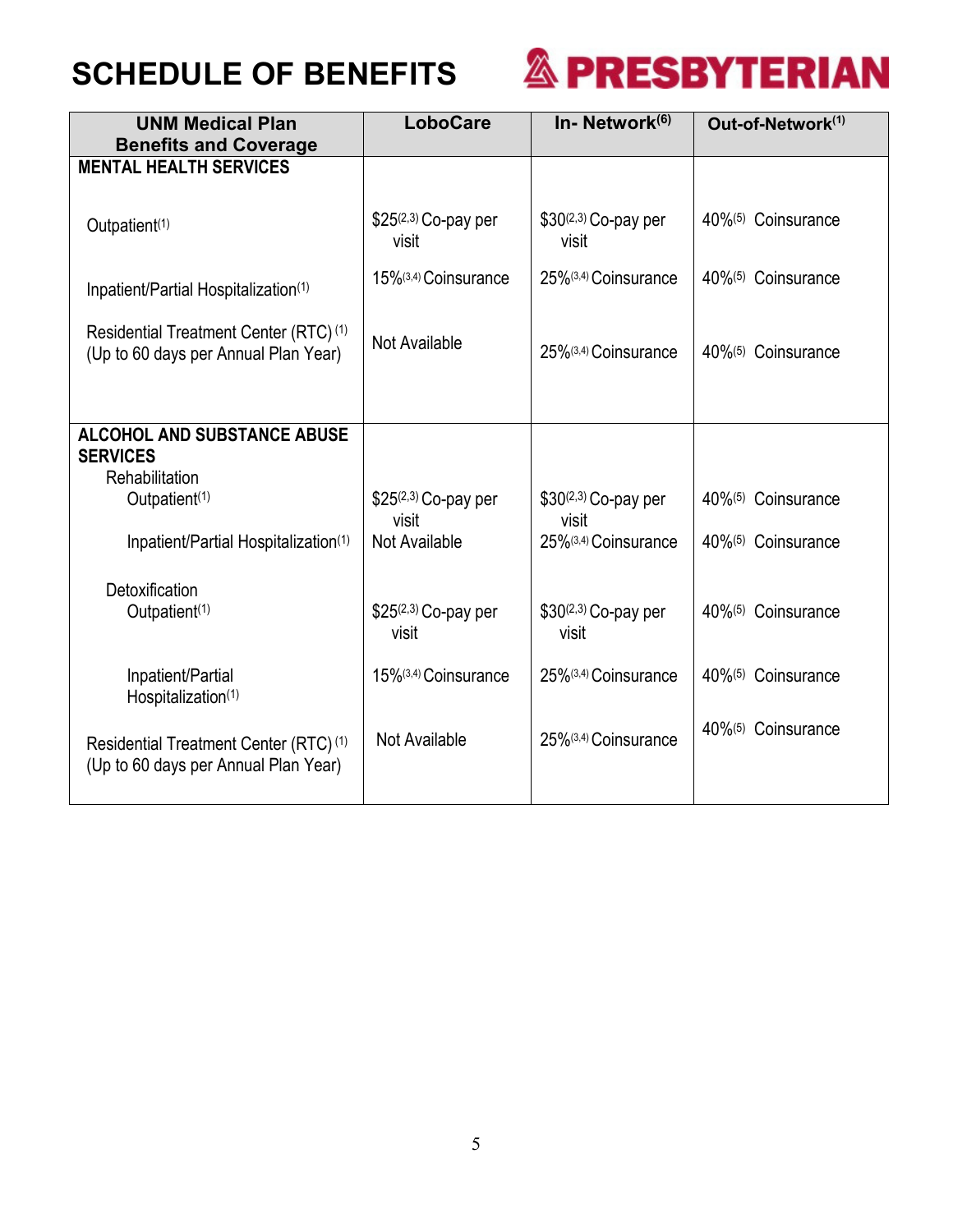

| <b>UNM Medical Plan</b><br><b>Benefits and Coverage</b>                                                                                                                                             | <b>LoboCare</b>               | In-Network <sup>(6)</sup>         | Out-of-Network <sup>(1)</sup>                                          |
|-----------------------------------------------------------------------------------------------------------------------------------------------------------------------------------------------------|-------------------------------|-----------------------------------|------------------------------------------------------------------------|
| <b>REHABILITATION AND THERAPY</b>                                                                                                                                                                   |                               |                                   |                                                                        |
| <b>SERVICES</b>                                                                                                                                                                                     |                               |                                   |                                                                        |
| Cardiac rehabilitation (36 visits per<br>Annual Plan Year)(1)                                                                                                                                       | \$35(2,3) Co-pay per<br>visit | \$45(2,3) Co-pay per<br>visit     | 40% <sup>(5)</sup> Coinsurance                                         |
| Dialysis/Plasmapheresis/<br>Photopheresis <sup>(1)</sup>                                                                                                                                            | 15%(3,4) Coinsurance          | 20% <sup>(3,4)</sup> Coinsurance  | 40%(5) Coinsurance                                                     |
| Pulmonary rehabilitation(1) (up to 24<br>visits per Annual Plan Year)                                                                                                                               | \$35(2,3) Co-pay per<br>visit | \$45(2,3) Co-pay per<br>visit     | 40% <sup>(5)</sup> Coinsurance                                         |
| Short-term rehabilitation<br>(up to 70 visits combined per Annual<br>Plan Year)<br>Physical therapy<br>$\bullet$<br>Occupational therapy<br>$\bullet$<br>Speech and Hearing<br>$\bullet$<br>Therapy | \$25(2,3) Co-pay per<br>visit | \$30(2,3) Co-pay per<br>visit     | 40%(5) Coinsurance                                                     |
| <b>AUTISM/APPLIED BEHAVIORAL</b><br><b>ANALYSIS(1)</b>                                                                                                                                              | service(2,3,4,5,7,9)          |                                   | Usual copayment or coinsurance based on place of treatment and type of |
| <b>TRANSPLANTS(1)</b>                                                                                                                                                                               | 15%(3,4) Coinsurance          | 25%(3,4) Coinsurance              | Not Covered                                                            |
| <b>COMPLEMENTARY THERAPIES</b><br>(Limited)                                                                                                                                                         |                               |                                   |                                                                        |
| Acupuncture treatment (20 visits per<br>Annual Plan Year)                                                                                                                                           | \$35(2,3) Co-pay per<br>visit | $$45^{(2,3)}$ Co-pay per<br>visit | 40% <sup>(5)</sup> Coinsurance                                         |
| Chiropractic services (20 visits per<br>Annual Plan Year)                                                                                                                                           | \$35(2,3) Co-pay per<br>visit | \$45(2,3) Co-pay per<br>visit     | 40%(5) Coinsurance                                                     |
| <b>SKILLED NURSING FACILITY(1)</b><br>(Up to 60 days per Annual Plan Year)                                                                                                                          | Not Available                 | 25%(3,4) Coinsurance              | 40%(5) Coinsurance                                                     |
| <b>HOME HEALTHCARE SERVICES/</b><br><b>HOME INTRAVENOUS SERVICE(1)</b>                                                                                                                              |                               |                                   |                                                                        |
| Services provided by an RN, LPN<br>and other specified specialist to<br>include, but not limited to home IV<br>services (up to 100 days per Annual<br>Plan Year)                                    | Not Available                 | 25%(3,4) Coinsurance              | 40% <sup>(5)</sup> Coinsurance                                         |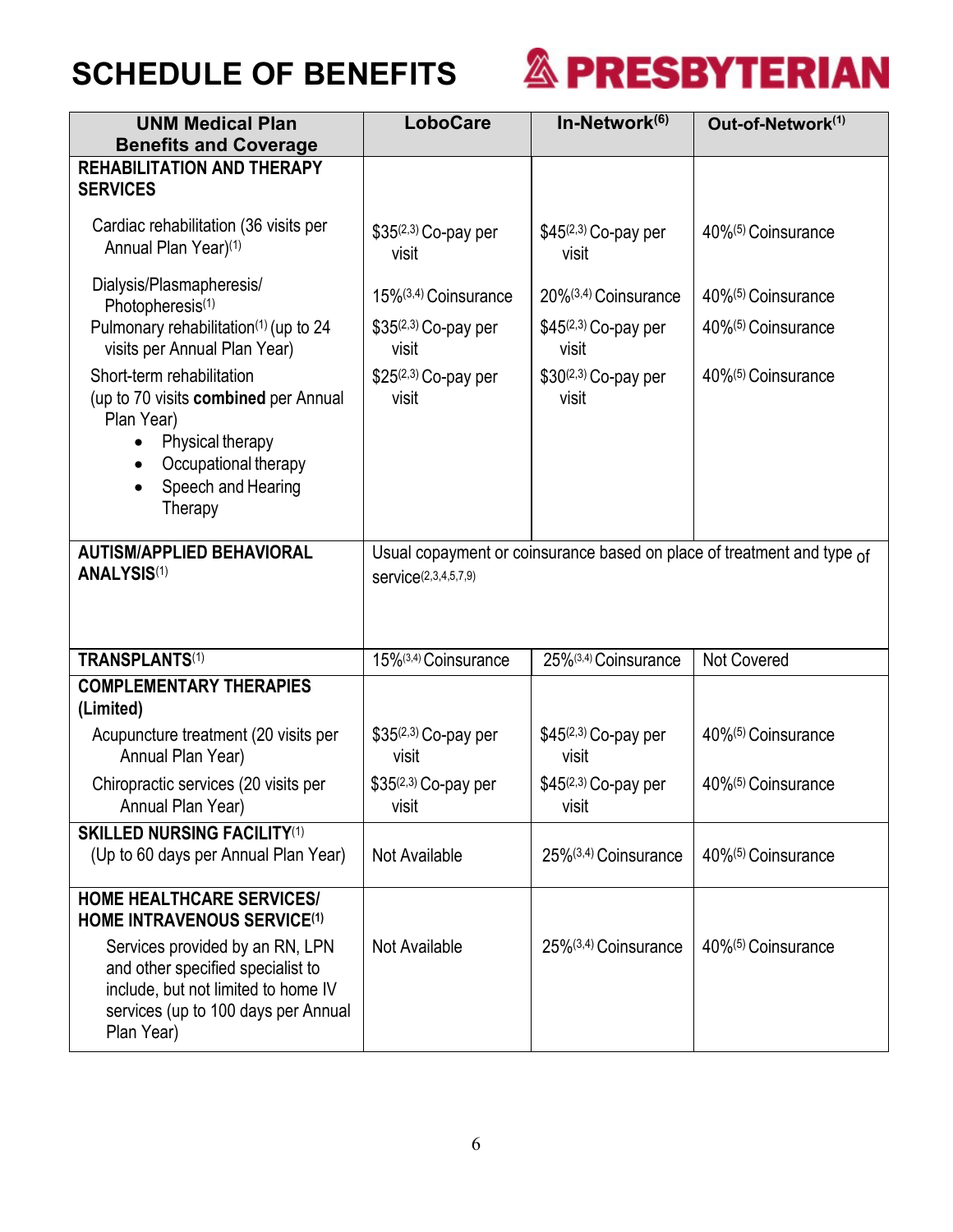

| <b>UNM Medical Plan</b>                                                                 | <b>LoboCare</b>                            | In-Network(6)            | Out-of-Network(1)  |
|-----------------------------------------------------------------------------------------|--------------------------------------------|--------------------------|--------------------|
| <b>Benefits and Coverage</b><br><b>HOSPICE CARE(1)</b>                                  |                                            |                          |                    |
| LoboCare services limited to                                                            | 15%(3,4) Coinsurance                       | 25%(3,4) Coinsurance     | 40%(5) Coinsurance |
| Pediatric Hospice only.                                                                 |                                            |                          |                    |
| <b>DURABLE MEDICAL EQUIPMENT,</b><br>PROSTHETICS, ORTHOTICS AND<br><b>APPLIANCES(1)</b> | 15%(3,4) Coinsurance                       | 25%(3,4) Coinsurance     | 40%(5) Coinsurance |
| Hearing Aids Up to \$2,500 every 36<br>months "per hearing-impaired ear"                | Applies to In-Network<br>Level of Benefits | 25%(3,4) Coinsurance     | 40%(5) Coinsurance |
| <b>EYEGLASSES AND CONTACT</b>                                                           |                                            |                          |                    |
| <b>LENSES</b>                                                                           |                                            |                          |                    |
| Limited to the following:<br>• Eyeglasses and contact lenses                            | 15%(3,4) Coinsurance                       | 25%(3,4) Coinsurance     | 40%(5) Coinsurance |
| within 12 months following                                                              |                                            |                          |                    |
| cataract surgery or for the                                                             |                                            |                          |                    |
| correction of Keratoconus <sup>(1)</sup><br>• Refraction eye exam associated            | 15%(3,4) Coinsurance                       | 25%(3,4) Coinsurance     | 40%(5) Coinsurance |
| with post-cataract surgery or<br>Keratonconus correction                                |                                            |                          |                    |
| <b>DENTAL SERVICES (LIMITED)/</b>                                                       | 15%(3,4) Coinsurance                       | 25%(3,4) Coinsurance     | 40%(5) Coinsurance |
| <b>CMJ/TMJ</b>                                                                          |                                            |                          |                    |
|                                                                                         |                                            |                          |                    |
| FAMILY, INFANT AND TODDLER<br><b>PROGRAM</b>                                            | No Co-pay <sup>(2)</sup>                   | No Co-pay <sup>(2)</sup> | <b>Not Covered</b> |
| Family, Infant and Toddler Program                                                      | \$3,500 per Participant per Plan Year      |                          |                    |
| (FIT): Medically Necessary early                                                        | Maximum annual benefit                     |                          |                    |
| intervention services provided as part of                                               | Not applicable to any lifetime maximums or |                          |                    |
| an individualized family service plan and                                               | annual limits                              |                          |                    |
| delivered by certified and licensed                                                     |                                            |                          |                    |
| personnel as defined in NMAC Title 7,                                                   |                                            |                          |                    |
| Chapter 30, Part 8 Health Family &<br><b>Children Health Care Services.</b>             |                                            |                          |                    |
|                                                                                         |                                            |                          |                    |

#### *Footnotes:*

*(1)Benefit Certification/Prior Authorization/Prior Authorization may be required.*

*(2)Not Subject to the Deductible.*

*(3)Included in the LoboCare/In-Network Out-of-Pocket Maximum.*

*(4)Subject to the In-Network Deductible.*

*(5)Subject to Out-of-Network Deductible and applies to the Out-of-Network Out-of-Pocket Maximum. (6)MultiPlan/PHCS Providers/Practitioners outside of New Mexico are considered to be In-Network for claims payment purposes. Prior to receiving services from MultiPlan/PHCS Providers, please work with*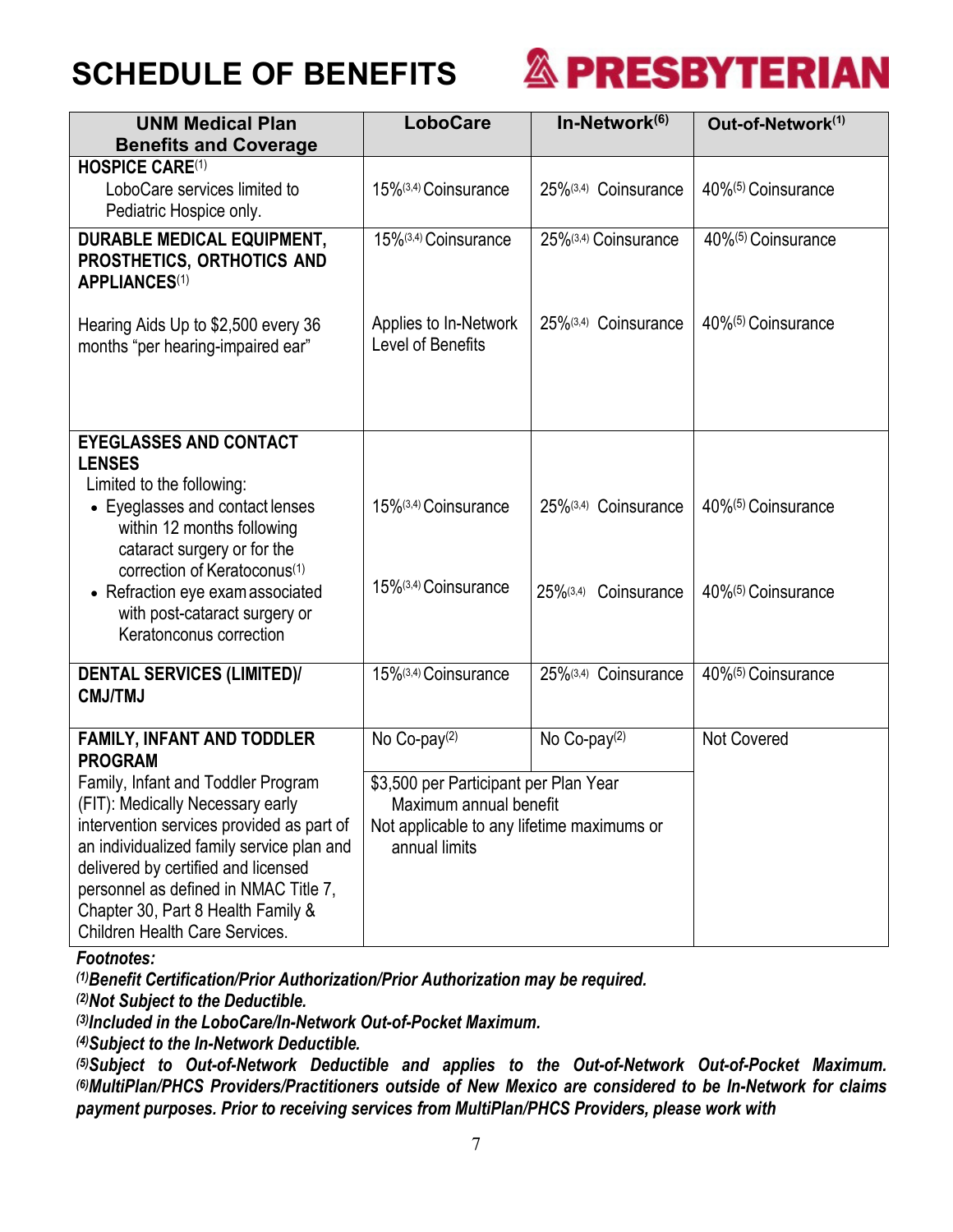

*the MultiPlan/PHCS Provider in obtaining Benefit Certification/Prior Authorization/Prior Authorization. (7)Each Inpatient or Outpatient facility visit will generate at least two claims; a facility claim and a professional claim, both will apply Deductible and Coinsurance.*

*(8)The Patient Protection and Affordable Care Act requires the UNM Medical Plan to cover specific Preventive Care Services, including Women's Preventive Care Services, at no cost to Participants when the services are provided by a LoboCare or In-Network Participating Provider. Though these specific services are covered at no charge, the provider may charge a co-payment or other applicable fees for other services provided during the office visit. Additionally, some covered Family Planning services, for example male vasectomies, continue to require some Participant cost sharing. If you have questions regarding the Preventive Care Services that are covered under your plan, including Family Planning services, or your cost for these services, please refer to your PBB or contact the Customer Care Center. (9)Patients are responsible for Copayments related to place of service, ancillary services, and additional procedures performed at the same time. Benefit Certification/Prior Authorization/Prior Authorization rules still apply.*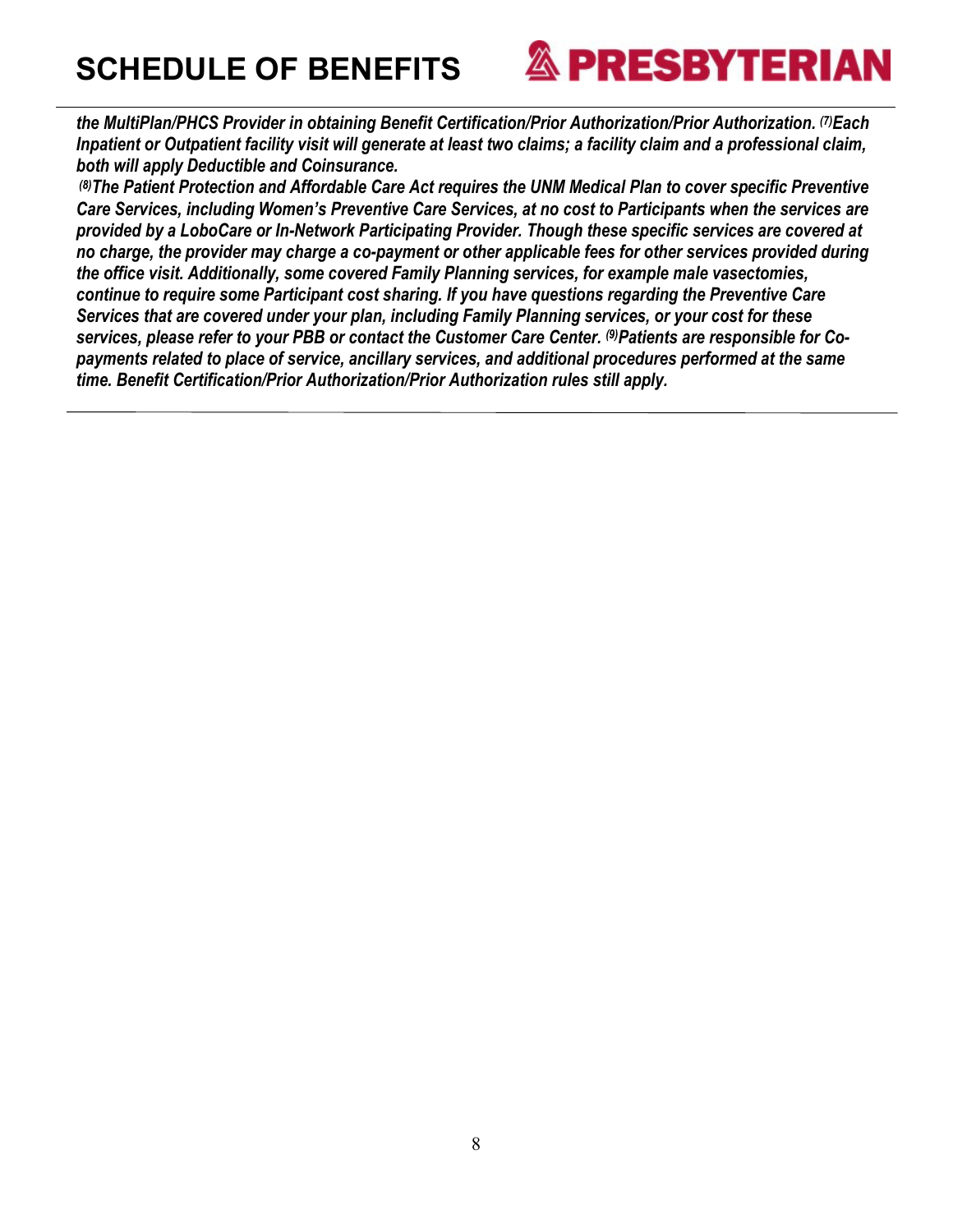#### **EXCLUSIONS FOR UNM MEDICAL PLAN:**

*Any exclusion listed would not be applicable, if covered under, the FIT Program in accordance with that which is defined in NMAC Title 7, Chapter 30, Part 8 Health Family & Children Health Care Services. Refer to your Participant Benefit Booklet for details.*

#### *Please refer to the Participant Benefit Booklet for a more complete description of exclusions and limitations.*

- Any service, treatment, procedure, facility, equipment, drugs, drug usage, device or supply determined to be **not Medically Necessary** or accepted medical practice. This includes any service, which is not generally recognized by the medical community as conforming to accepted medical practice, or any service for which the required approval of a government agency has not been granted at the time the service is provided.
- **Alternative/complementary therapies** except as specified in the Covered Services Section under "Complementary Therapies" of the *Participant Benefit Booklet*.)
- **Artificial aids** including speech synthesis devices (except items identified as being covered in the Covered Services Section under "Durable Medical Equipment" in the *Participant Benefit Booklet.)*
- **Athletic trainers**
- **Autopsies and/or transportation costs** for deceased Participants, except as outlined in theCovered Section under "Repatriation Reimbursement."
- **Baby food** (including baby formula or breast milk) or other regular grocery products that can be blenderized for oral or tube feedings.
- **Behavioral Health Services:**
	- **Halfway houses**
	- **Co-dependency treatment**
	- **Counseling –** sex, pastoral/spiritual, and bereavement counseling
	- **Psychological testing** when not Medically Necessary
	- **Special education**, school testing or evaluations, counseling, therapy or care for learning deficiencies or disciplinary problems. This applies whether or not associated with manifest mental illness or other disturbances except as Covered under the Family, Infant and Toddler Program. Refer to the *Participant Benefit Booklet* for more information.
- **Benefits and services not specified as Covered**
- **Biofeedback**
- **Cancer Clinical Trials** must be provided for in the State of New Mexico in **accordance with the provisions set forth in the** *Participant Benefit Booklet.* Refer to your *Participant Benefit Booklet* for details.
- **Care for conditions which state or local law requires** be treated in a public or correctionalfacility.
- **Care for military service connected disabilities** to which the Participant is legally entitled and for which facilities are reasonably available to the Participant.
- **Charges that are determined to be unreasonable by PHP and charges in excess of Reasonable and Customary Charges.**
- **Circumcisions** performed other than during the newborn's Hospital stay, unless Medically Necessary.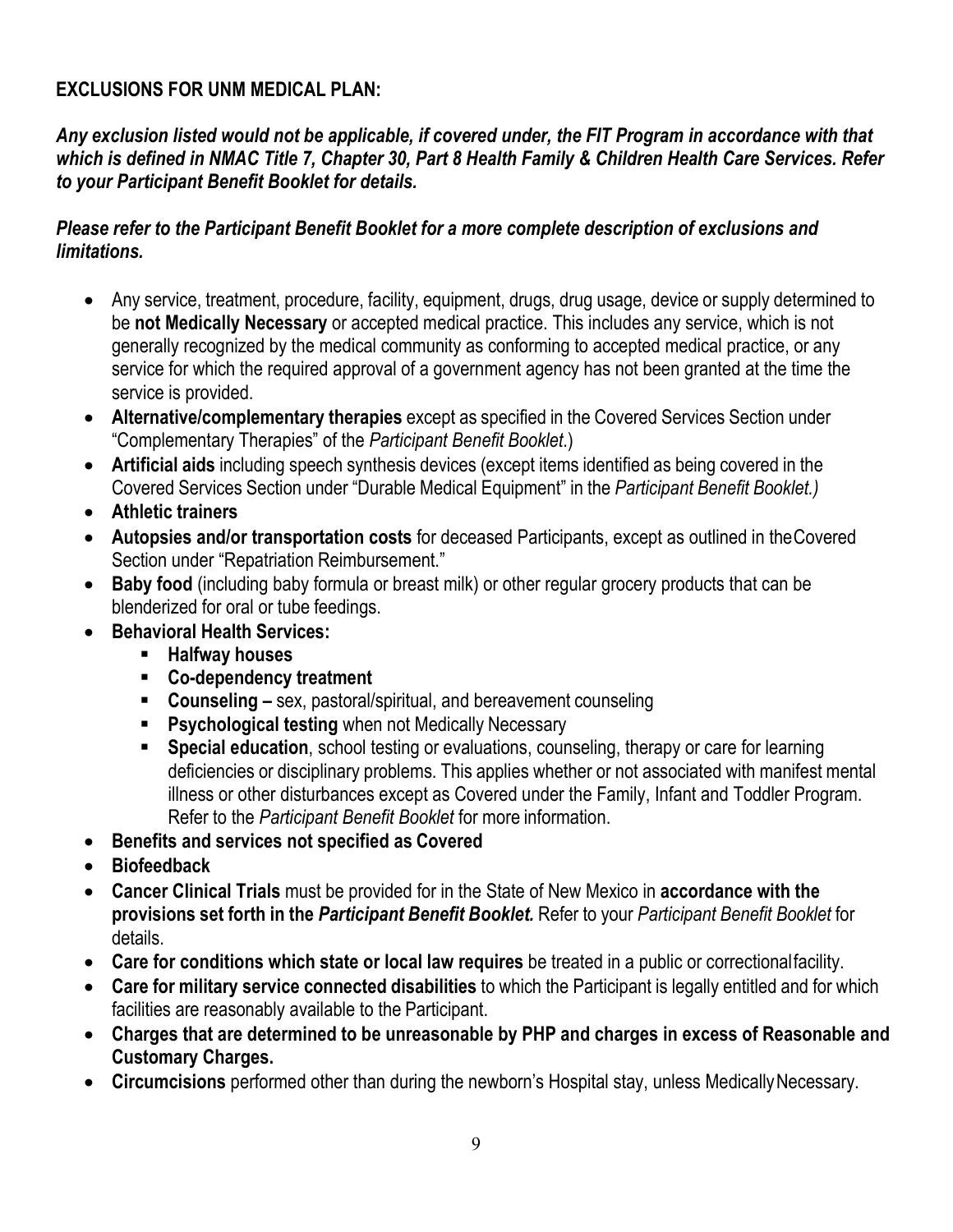- **Clothing or other protective devices** including prescribed photo protective clothing, windshield tinting, lighting fixtures and/or shields, and other terms or devices whether by prescription ornot.
- **Common disposable medical supplies** that can be purchased over the counter such as, but not limited to, bandages, band aids, gauze (such as 4 by 4's), and ace bandages, except when provided in a Hospital or Physician's office or by and home health professional.
- **Convenience items** as listed in the Exclusions Section under "Convenience items of the *Participant Benefit Booklet*."
- **Corrective eyeglasses** or sunglasses, frames, lens prescriptions, contact lenses or fitting thereof, except as identified in the Covered Services Section under "Durable Medical Equipment" of the *Participant Benefit Booklet*.
- **Cosmetic Surgery, treatments, devices, orthotics, and medications,** including treatment of hair loss as listed in the *Participant Benefit Booklet*.
- **Costs for extended warranties** and premiums for other insurance coverage.
- **Court ordered evaluation or treatment** or treatment that is a condition of parole or probation or in lieu of sentencing, such as Alcohol or Substance Abuse programs and/or psychiatric evaluation or therapy.
- **Custodial or domiciliary or Respite care**
- **Dental Services:**
	- **Dental care** and dental ex-rays except as provided in the *Participant Benefit Booklet*
	- **Malocclusion treatment,** if part of routine dental care and
	- **•** orthodontics
	- **Orthodontic appliances, endodontics, dental prosthetics,**
		- o **crowns, bridges, and dentures**
	- **Orthodontic appliances** and orthodontic treatment (braces), crowns, bridges and dentures used for the treatment of Craniomandibular and Temporomandibular Joint disorders, unless the disorder is trauma related
- **Durable Medical Equipment:**
	- **Duplicate Durable Medical Equipment items** (i.e. for home and office)
	- **Foot orthotics,** functional and/or customized except as described in the *Participant Benefit Booklet.*
	- **Upgraded or deluxe Durable Medical Equipment**
	- **Additional wheelchairs,** if the Participant has a functional wheelchair, regardless of the original purchaser of the wheelchair.
	- **Repair or replacement of Durable Medical Equipment,** Orthotic Appliances and Prosthetic Devices due to loss, neglect, misuse, abuse, to improve appearance orconvenience.
	- **Repair and replacement** of items under the manufacturer or supplier's warranty.
- **Elastic support hose**
- **Elective abortions** after the 24th week of pregnancy
- **Elective Home Birth** and any prenatal or postpartum services connected with an elective homebirth.
- **Emergency facility** used for non-emergent services
- **Exercise equipment and videos,** personal trainers, club membership and weight reductionprograms.
- **Experimental or Investigational,** as determined by PHP, drugs, medicines, treatments, or procedures as listed in the Exclusions Section under "Experimental or Investigational" of the *Participant Benefit Booklet.*
- **Extracorporeal shock wave therapy** involving the musculoskeletal system.
- **Foot care (routine),** except as provided in the *Participant Benefit Booklet.*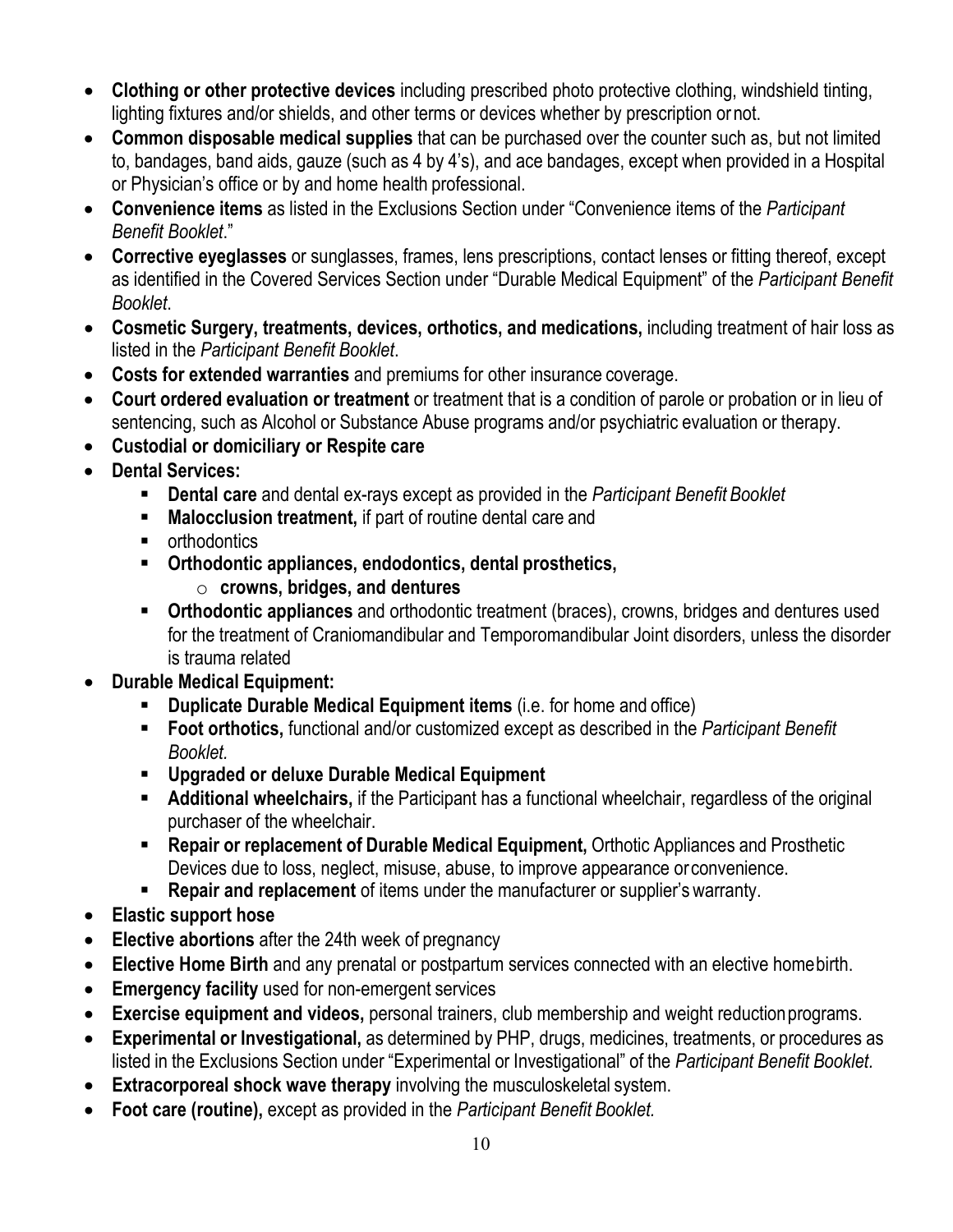- **Genetic Inborn Errors of Metabolism** as listed in the *Participant Benefit Booklet.*
- **"Get acquainted"** visits without physical assessment or diagnostic or therapeutic interventionprovided.
- **Gloves,** unless part of a wound treatment kit.
- **Hair loss** (or baldness) treatments, medications, supplies and devices including wigs, and special brushes.
- **Hospice benefits are not available for the following services**
	- **Food, housing, and delivered meals;** or
	- **Volunteer services;** or
	- **Comfort items** such as, but not limited to, aromatherapy, clothing, pillows, special chairs, pet therapy, fans, humidifiers, and special beds (excluding those Covered under Durable Medical Equipment benefits); or
	- **Homemaker and housekeeping services; or**
	- **Private duty nursing; or**
	- **Pastoral and spiritual counseling; or**
	- **Bereavement counseling**
- **Hypnotherapy**
- **Infant formula**
- **Infertility/Artificial conception:**
	- **Artificial insemination**
	- **Donor sperm**
	- **In-vitro, GIFT and ZIFT fertilization**
- **Lay midwife** Services of a lay midwife or an unlicensed midwife. (Services of a certified lay midwife in an inpatient facility are covered)
- **Massage Therapy**
- **Medical and Hospital services of a donor** when the recipient of an organ transplant is not a Participant or when the transplant procedure is not covered.
- **Nutritional supplements** unless for prenatal care as prescribed by the attending Physician or as sole source of nutrition.
- **Organ transplants (Non-human),** except for porcine (pig) heart valve.
- **Orthopedic or corrective shoes,** arch supports, shoe appliances, foot orthotics, and custom fitted braces or splints except for patients with diabetes or other significant neuropathies.
- **Personal or comfort items, services or treatments**
- **Photopheresis** for all conditions other than mycosis fungoides.
- **Physical examinations,** vaccinations, drugs and immunizations for the primary intent of medical research or non-Medically Necessary purpose(s) such as, but not limited to, licensing, certification, employment, insurance, flight, travel, passports or functional capacity examinations related toemployment.
- **Private-duty nursing**
- **Reversals of voluntary sterilization**
- **Rolfing**
- **Routine foot care, except** as listed in the *Participant Benefit Booklet.*